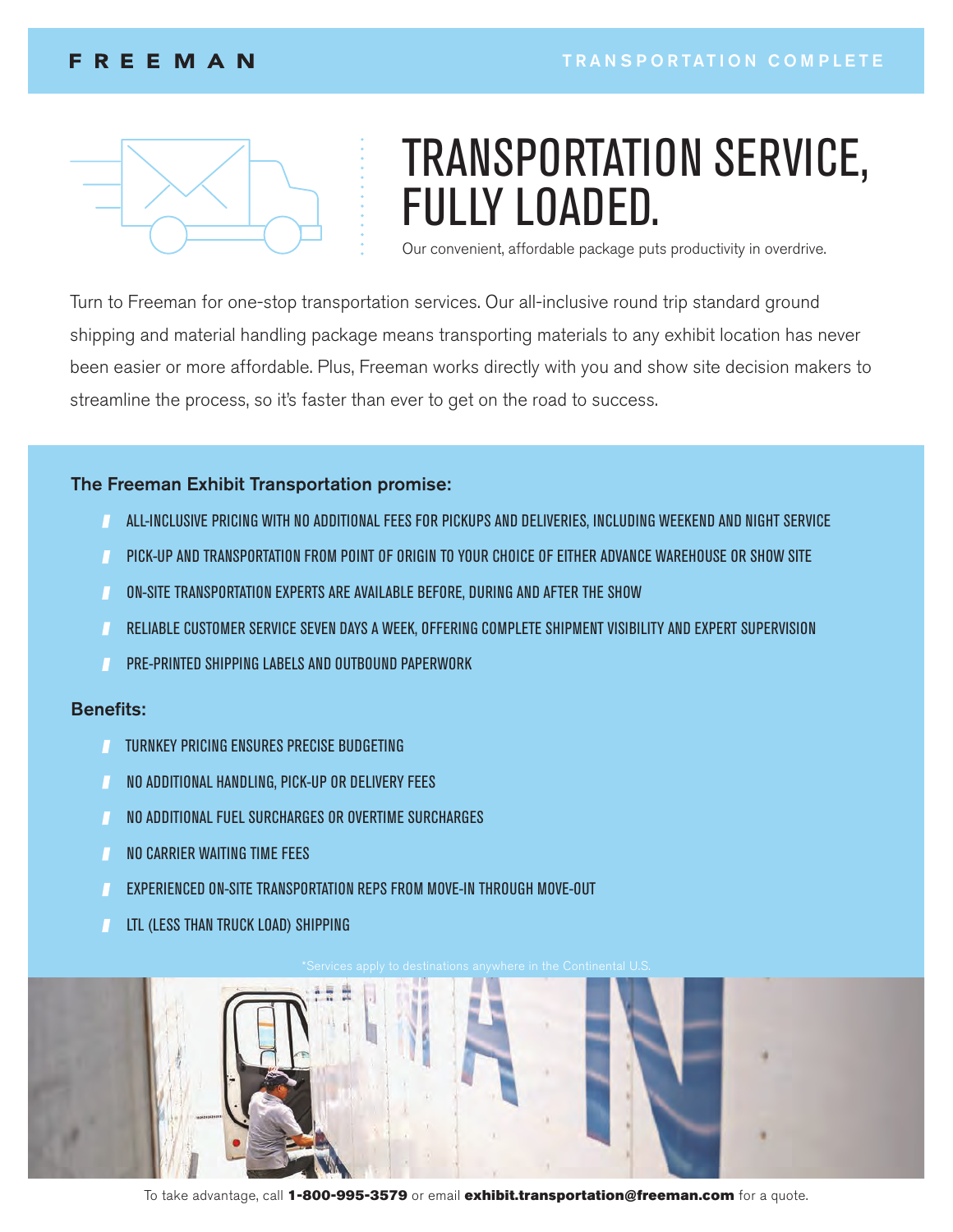# RESULTS, DELIVERED

With more than 90 years of experience in the events industry, no one understands exhibit transportation better than Freeman. Our transportation services are a seamless extension of the premium products that exhibitors around the world rely on time and time again.

Between our all-inclusive pricing and superior customer service, Freeman Exhibit Transportation is the most reliable, convenient and cost-effective solution available. Our team of experts has the ability to quickly respond to changes when necessary, remaining entirely responsive to all of your show requirements, whenever and wherever they arise.



Call customer service at the number listed on the Quick Facts. For fast, easy ordering, go to **freeman.com**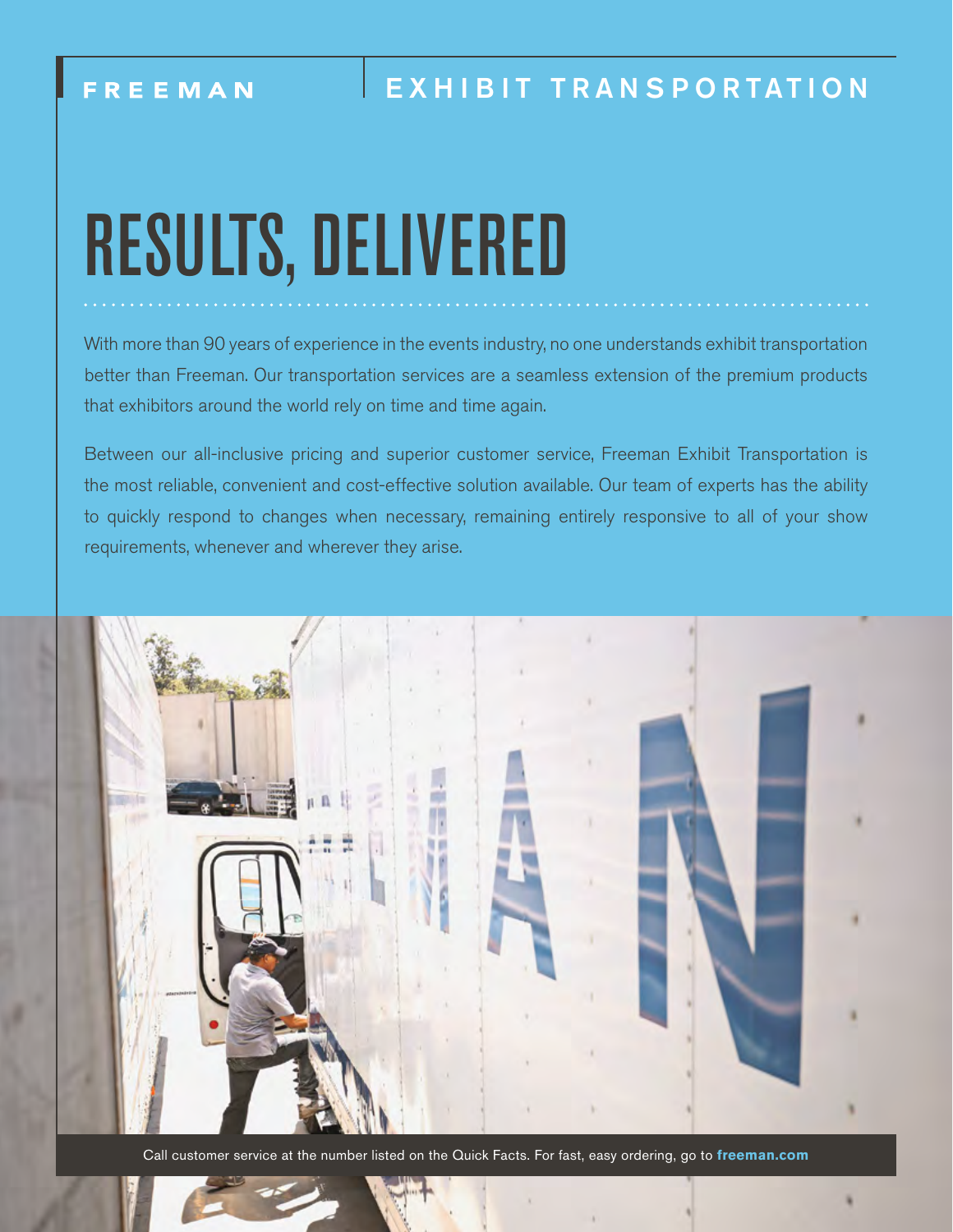## FREEMAN

## EXHIBIT TRANSPORTATION

## EXHIBIT TRANSPORTATION SERVICES

Freeman Exhibit Transportation is an EPA Smartway Partner and is dedicated to reducing carbon emissions related to the transportation of goods. Renting or shipping items locally saves on carbon emissions and your shipping footprint.

### Freeman Exhibit Transportation promise:

- ALL-INCLUSIVE PRICING WITH NO ADDITIONAL FEES FOR PICKUPS AND DELIVERIES, INCLUDING WEEKEND AND NIGHT SERVICE
- ONE CONVENIENT INVOICE ENCOMPASSING ALL FREEMAN SHOW SERVICES
- ON-SITE TRANSPORTATION EXPERTS ARE AVAILABLE BEFORE, DURING AND AFTER THE SHOW
- RELIABLE CUSTOMER SERVICE SEVEN DAYS A WEEK, OFFERING COMPLETE SHIPMENT VISIBILITY AND EXPERT SUPERVISION

#### Questions?

For more information regarding our services, rates, shipment deadlines, documentation requirements, ordering and the terms and conditions of our service offerings, please visit freeman.com

Continental U.S. Exhibitors: Contact our exhibit transportation experts at 800.995.3579 or via email at exhibit.transportation@freeman.com

International Exhibitors: Contact our exhibit transportation experts at +1.817.607.5183 or via email at international.freight@freeman.com

## DON'T FORGET ABOUT INBOUND SHIPPING! COMPLETE AND SEND THE ORDER FORM